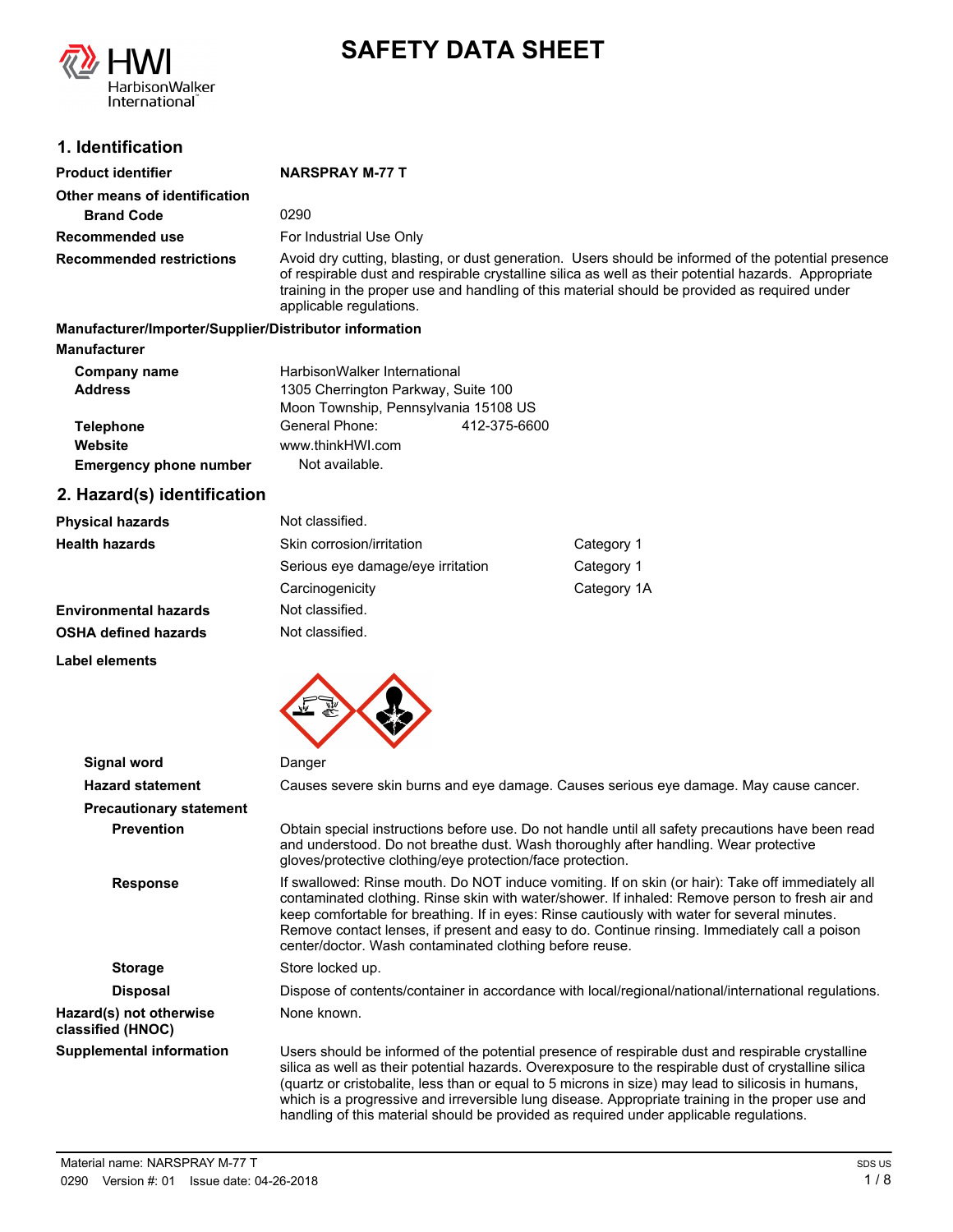# **3. Composition/information on ingredients**

# **Mixt**

| <b>Mixtures</b>                                                                  |                                                                                                                                                                                                                                                                                                                                                                                                                                                                                                        |                   |             |
|----------------------------------------------------------------------------------|--------------------------------------------------------------------------------------------------------------------------------------------------------------------------------------------------------------------------------------------------------------------------------------------------------------------------------------------------------------------------------------------------------------------------------------------------------------------------------------------------------|-------------------|-------------|
| <b>Chemical name</b>                                                             | <b>Common name and synonyms</b>                                                                                                                                                                                                                                                                                                                                                                                                                                                                        | <b>CAS number</b> | $\%$        |
| Magnesium Oxide                                                                  |                                                                                                                                                                                                                                                                                                                                                                                                                                                                                                        | 1309-48-4         | $60 - 80$   |
| Amorphous Silica                                                                 | <b>Fumed Silica</b><br>Silica, crystalline free                                                                                                                                                                                                                                                                                                                                                                                                                                                        | 7631-86-9         | $2.5 - 10$  |
| Silica, Fume Undensified                                                         |                                                                                                                                                                                                                                                                                                                                                                                                                                                                                                        | 69012-64-2        | $2.5 - 10$  |
| Calcium Oxide                                                                    |                                                                                                                                                                                                                                                                                                                                                                                                                                                                                                        | 1305-78-8         | $1 - 2.5$   |
| Cellulose                                                                        |                                                                                                                                                                                                                                                                                                                                                                                                                                                                                                        | 9004-34-6         | $1 - 2.5$   |
| Kaolin                                                                           |                                                                                                                                                                                                                                                                                                                                                                                                                                                                                                        | 1332-58-7         | $0.1 - 2.5$ |
| Quartz (SiO2)                                                                    |                                                                                                                                                                                                                                                                                                                                                                                                                                                                                                        | 14808-60-7        | ${}_{0.5}$  |
| Other components below reportable levels                                         |                                                                                                                                                                                                                                                                                                                                                                                                                                                                                                        |                   | 20 - 40     |
| 4. First-aid measures                                                            |                                                                                                                                                                                                                                                                                                                                                                                                                                                                                                        |                   |             |
| <b>Inhalation</b>                                                                | Move to fresh air. Call a physician if symptoms develop or persist.                                                                                                                                                                                                                                                                                                                                                                                                                                    |                   |             |
| <b>Skin contact</b>                                                              | Take off immediately all contaminated clothing. Rinse skin with water/shower. Call a physician or<br>poison control center immediately. Chemical burns must be treated by a physician. Wash<br>contaminated clothing before reuse.                                                                                                                                                                                                                                                                     |                   |             |
| Eye contact                                                                      | Do not rub eyes. Immediately flush eyes with plenty of water for at least 15 minutes. Remove<br>contact lenses, if present and easy to do. Continue rinsing. Call a physician or poison control<br>center immediately.                                                                                                                                                                                                                                                                                 |                   |             |
| Ingestion                                                                        | Call a physician or poison control center immediately. Rinse mouth. Do not induce vomiting. If<br>vomiting occurs, keep head low so that stomach content doesn't get into the lungs.                                                                                                                                                                                                                                                                                                                   |                   |             |
| <b>Most important</b><br>symptoms/effects, acute and<br>delayed                  | Burning pain and severe corrosive skin damage. Causes serious eye damage. Symptoms may<br>include stinging, tearing, redness, swelling, and blurred vision. Permanent eye damage including<br>blindness could result. Coughing.                                                                                                                                                                                                                                                                        |                   |             |
| Indication of immediate<br>medical attention and special<br>treatment needed     | Provide general supportive measures and treat symptomatically. Chemical burns: Flush with water<br>immediately. While flushing, remove clothes which do not adhere to affected area. Call an<br>ambulance. Continue flushing during transport to hospital. Keep victim under observation.<br>Symptoms may be delayed.                                                                                                                                                                                  |                   |             |
| <b>General information</b>                                                       | IF exposed or concerned: Get medical advice/attention.                                                                                                                                                                                                                                                                                                                                                                                                                                                 |                   |             |
| 5. Fire-fighting measures                                                        |                                                                                                                                                                                                                                                                                                                                                                                                                                                                                                        |                   |             |
| Suitable extinguishing media                                                     | Use fire-extinguishing media appropriate for surrounding materials.                                                                                                                                                                                                                                                                                                                                                                                                                                    |                   |             |
| Unsuitable extinguishing<br>media                                                | Not available.                                                                                                                                                                                                                                                                                                                                                                                                                                                                                         |                   |             |
| Specific hazards arising from<br>the chemical                                    | Not applicable.                                                                                                                                                                                                                                                                                                                                                                                                                                                                                        |                   |             |
| Special protective equipment<br>and precautions for firefighters                 | Not available.                                                                                                                                                                                                                                                                                                                                                                                                                                                                                         |                   |             |
| 6. Accidental release measures                                                   |                                                                                                                                                                                                                                                                                                                                                                                                                                                                                                        |                   |             |
| <b>Personal precautions,</b><br>protective equipment and<br>emergency procedures | Keep unnecessary personnel away. Keep people away from and upwind of spill/leak. Wear<br>appropriate protective equipment and clothing during clean-up. Do not breathe dust. Use a<br>NIOSH/MSHA approved respirator if there is a risk of exposure to dust/fume at levels exceeding<br>the exposure limits. Do not touch damaged containers or spilled material unless wearing<br>appropriate protective clothing. Ensure adequate ventilation. For personal protection, see section<br>8 of the SDS. |                   |             |
| <b>Methods and materials for</b><br>containment and cleaning up                  | Avoid the generation of dusts during clean-up. Collect dust using a vacuum cleaner equipped with<br>HEPA filter. Stop the flow of material, if this is without risk.                                                                                                                                                                                                                                                                                                                                   |                   |             |
|                                                                                  | Large Spills: Wet down with water and dike for later disposal. Absorb in vermiculite, dry sand or<br>earth and place into containers. Shovel the material into waste container. Following product<br>recovery, flush area with water.                                                                                                                                                                                                                                                                  |                   |             |
|                                                                                  | Small Spills: Sweep up or vacuum up spillage and collect in suitable container for disposal. Wipe<br>up with absorbent material (e.g. cloth, fleece). Clean surface thoroughly to remove residual                                                                                                                                                                                                                                                                                                      |                   |             |

Never return spills to original containers for re-use. Put material in suitable, covered, labeled containers. For waste disposal, see section 13 of the SDS.

contamination.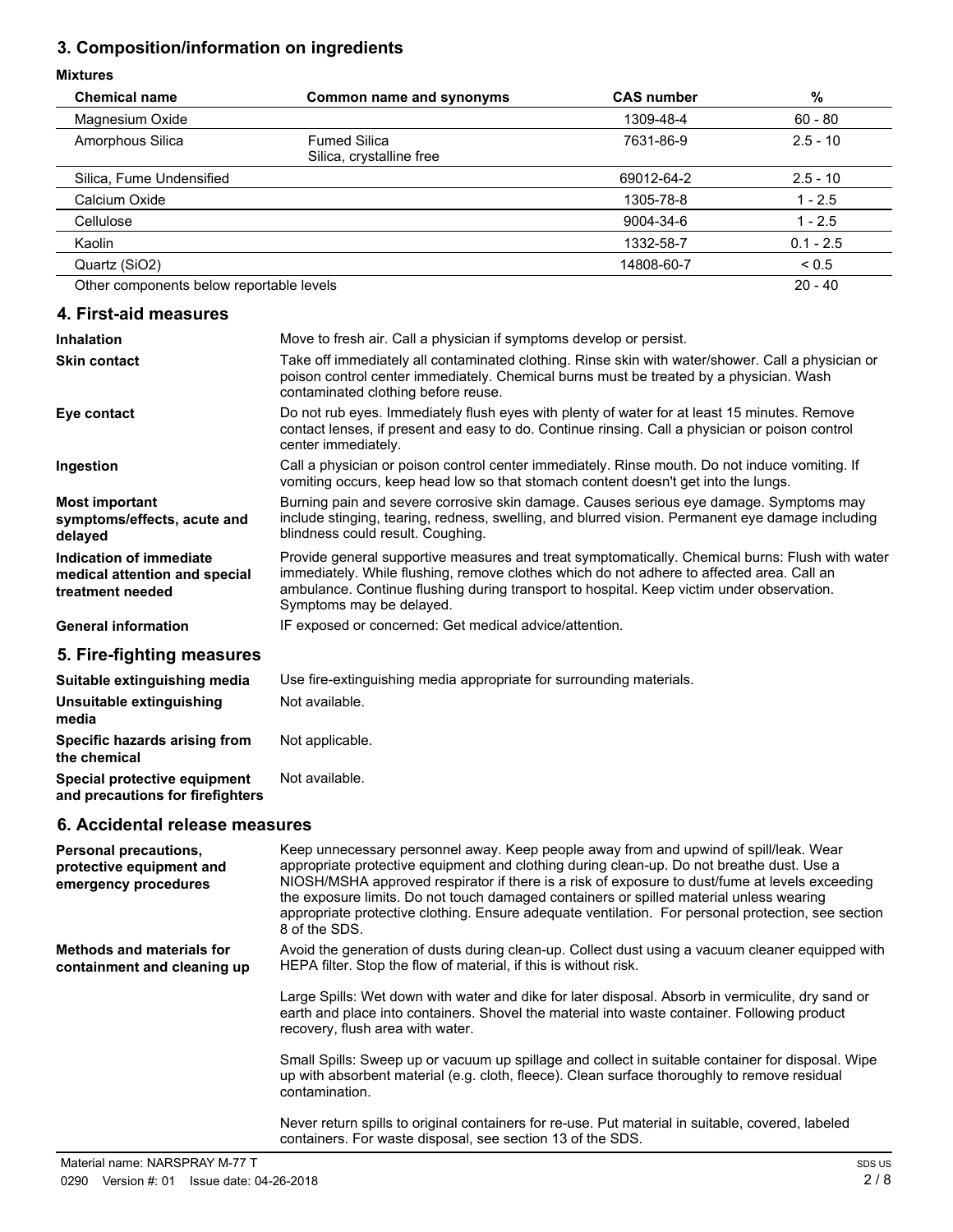**Environmental precautions** Avoid discharge into drains, water courses or onto the ground.

# **7. Handling and storage**

**Precautions for safe handling**

Obtain special instructions before use. Do not handle until all safety precautions have been read and understood. Minimize dust generation and accumulation. Provide appropriate exhaust ventilation at places where dust is formed. Do not breathe dust. Do not get in eyes, on skin, or on clothing. Avoid prolonged exposure. Should be handled in closed systems, if possible. Wear appropriate personal protective equipment. Observe good industrial hygiene practices.

**Conditions for safe storage, including any incompatibilities** Store in tightly closed container. Store in a well-ventilated place. Store away from incompatible materials (see Section 10 of the SDS).

#### **8. Exposure controls/personal protection**

#### **Occupational exposure limits**

The following constituents are the only constituents of the product which have a PEL, TLV or other recommended exposure limit. At this time, the other constituents have no known exposure limits.

#### **US. OSHA Table Z-1 Limits for Air Contaminants (29 CFR 1910.1000)**

| <b>Components</b>                            | <b>Type</b> | Value           | Form                 |
|----------------------------------------------|-------------|-----------------|----------------------|
| Calcium Oxide (CAS<br>1305-78-8)             | <b>PEL</b>  | $5$ mg/m $3$    |                      |
| Cellulose (CAS 9004-34-6)                    | PEL         | 5 mg/m3         | Respirable fraction. |
|                                              |             | 15 mg/m3        | Total dust.          |
| Kaolin (CAS 1332-58-7)                       | <b>PEL</b>  | $5$ mg/m $3$    | Respirable fraction. |
|                                              |             | 15 mg/m3        | Total dust.          |
| Magnesium Oxide (CAS<br>$1309 - 48 - 4$ )    | PEL         | 15 mg/m3        | Total particulate.   |
| Quartz (SiO2) (CAS<br>14808-60-7)            | PEL         | $0.05$ mg/m $3$ | Respirable dust.     |
| US. OSHA Table Z-3 (29 CFR 1910.1000)        |             |                 |                      |
| <b>Components</b>                            | <b>Type</b> | Value           | Form                 |
| Amorphous Silica (CAS<br>7631-86-9)          | <b>TWA</b>  | $0.8$ mg/m $3$  |                      |
|                                              |             | 20 mppcf        |                      |
| Kaolin (CAS 1332-58-7)                       | <b>TWA</b>  | $5$ mg/m $3$    | Respirable fraction. |
|                                              |             | 15 mg/m3        | Total dust.          |
|                                              |             | 50 mppcf        | Total dust.          |
|                                              |             | 15 mppcf        | Respirable fraction. |
| Magnesium Oxide (CAS<br>1309-48-4)           | <b>TWA</b>  | $5$ mg/m $3$    | Respirable fraction. |
|                                              |             | 15 mg/m3        | Total dust.          |
|                                              |             | 50 mppcf        | Total dust.          |
|                                              |             | 15 mppcf        | Respirable fraction. |
| Quartz (SiO2) (CAS<br>14808-60-7)            | <b>TWA</b>  | $0.1$ mg/m $3$  | Respirable.          |
|                                              |             | 2.4 mppcf       | Respirable.          |
| Silica, Fume Undensified<br>(CAS 69012-64-2) | <b>TWA</b>  | $0.8$ mg/m $3$  |                      |
|                                              |             | 20 mppcf        |                      |
| <b>US. ACGIH Threshold Limit Values</b>      |             |                 |                      |
| <b>Components</b>                            | <b>Type</b> | <b>Value</b>    | Form                 |
| Calcium Oxide (CAS<br>1305-78-8)             | <b>TWA</b>  | $2$ mg/m $3$    |                      |
| Cellulose (CAS 9004-34-6)                    | <b>TWA</b>  | 10 mg/m3        |                      |
| Kaolin (CAS 1332-58-7)                       | <b>TWA</b>  | $2$ mg/m $3$    | Respirable fraction. |
| Magnesium Oxide (CAS<br>1309-48-4)           | <b>TWA</b>  | 10 mg/m3        | Inhalable fraction.  |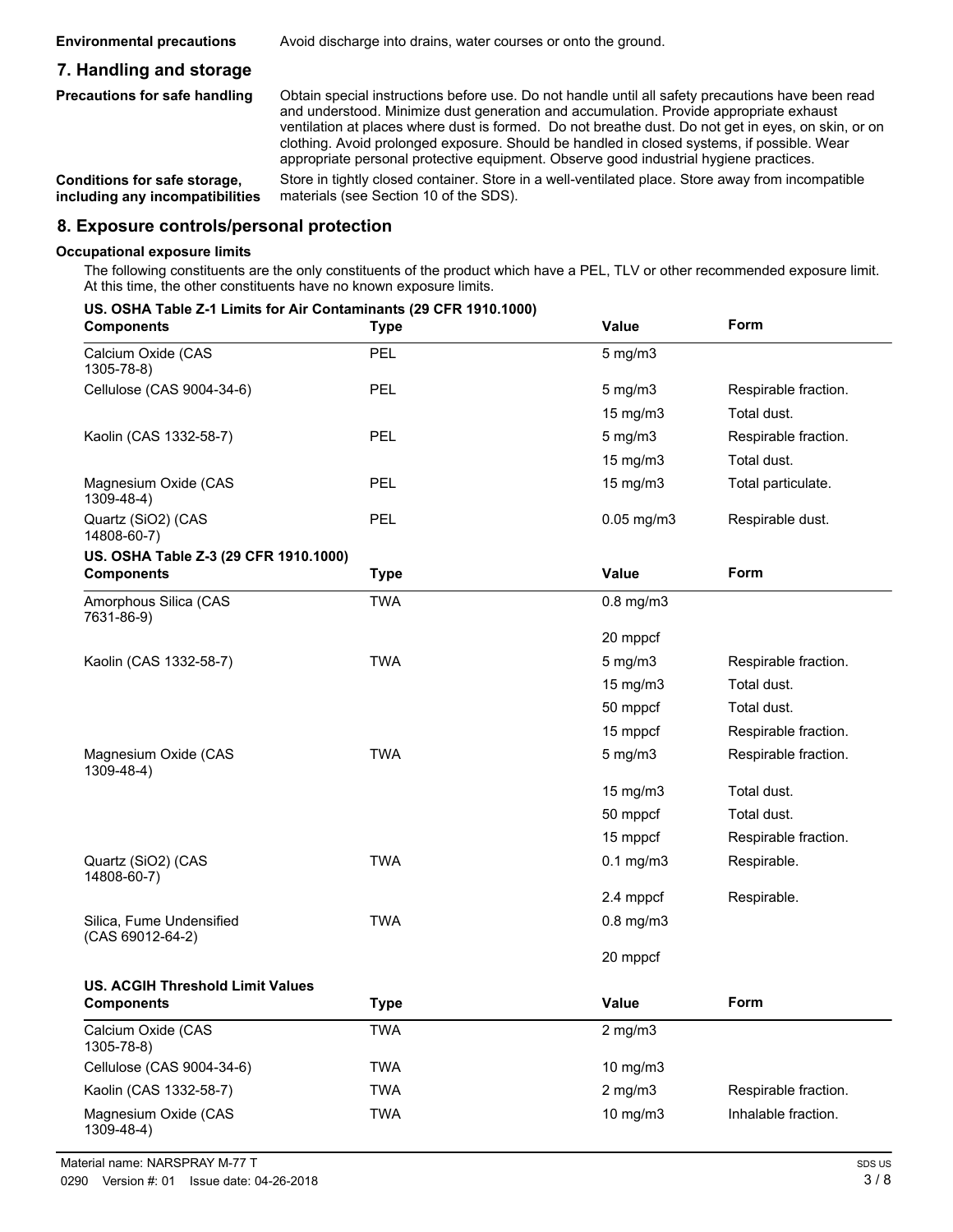| <b>US. ACGIH Threshold Limit Values</b><br><b>Components</b> | <b>Type</b>                                                                                                                                                                                                                                                                                                                                                                                                                                                                                                                                                                                                                                                                                                                                                                                                                                                                          | <b>Value</b>    | Form                 |
|--------------------------------------------------------------|--------------------------------------------------------------------------------------------------------------------------------------------------------------------------------------------------------------------------------------------------------------------------------------------------------------------------------------------------------------------------------------------------------------------------------------------------------------------------------------------------------------------------------------------------------------------------------------------------------------------------------------------------------------------------------------------------------------------------------------------------------------------------------------------------------------------------------------------------------------------------------------|-----------------|----------------------|
| Quartz (SiO2) (CAS<br>14808-60-7)                            | <b>TWA</b>                                                                                                                                                                                                                                                                                                                                                                                                                                                                                                                                                                                                                                                                                                                                                                                                                                                                           | 0.025 mg/m3     | Respirable fraction. |
| US. NIOSH: Pocket Guide to Chemical Hazards                  |                                                                                                                                                                                                                                                                                                                                                                                                                                                                                                                                                                                                                                                                                                                                                                                                                                                                                      |                 |                      |
| <b>Components</b>                                            | <b>Type</b>                                                                                                                                                                                                                                                                                                                                                                                                                                                                                                                                                                                                                                                                                                                                                                                                                                                                          | Value           | Form                 |
| Amorphous Silica (CAS<br>7631-86-9)                          | <b>TWA</b>                                                                                                                                                                                                                                                                                                                                                                                                                                                                                                                                                                                                                                                                                                                                                                                                                                                                           | $6$ mg/m $3$    |                      |
| Calcium Oxide (CAS<br>1305-78-8)                             | <b>TWA</b>                                                                                                                                                                                                                                                                                                                                                                                                                                                                                                                                                                                                                                                                                                                                                                                                                                                                           | $2$ mg/m $3$    |                      |
| Cellulose (CAS 9004-34-6)                                    | <b>TWA</b>                                                                                                                                                                                                                                                                                                                                                                                                                                                                                                                                                                                                                                                                                                                                                                                                                                                                           | $5$ mg/m $3$    | Respirable.          |
|                                                              |                                                                                                                                                                                                                                                                                                                                                                                                                                                                                                                                                                                                                                                                                                                                                                                                                                                                                      | 10 mg/m3        | Total                |
| Kaolin (CAS 1332-58-7)                                       | <b>TWA</b>                                                                                                                                                                                                                                                                                                                                                                                                                                                                                                                                                                                                                                                                                                                                                                                                                                                                           | $5$ mg/m $3$    | Respirable.          |
|                                                              |                                                                                                                                                                                                                                                                                                                                                                                                                                                                                                                                                                                                                                                                                                                                                                                                                                                                                      | 10 mg/m3        | Total                |
| Quartz (SiO2) (CAS<br>14808-60-7)                            | <b>TWA</b>                                                                                                                                                                                                                                                                                                                                                                                                                                                                                                                                                                                                                                                                                                                                                                                                                                                                           | $0.05$ mg/m $3$ | Respirable dust.     |
| Silica, Fume Undensified<br>(CAS 69012-64-2)                 | <b>TWA</b>                                                                                                                                                                                                                                                                                                                                                                                                                                                                                                                                                                                                                                                                                                                                                                                                                                                                           | $6$ mg/m $3$    |                      |
| <b>Biological limit values</b>                               | No biological exposure limits noted for the ingredient(s).                                                                                                                                                                                                                                                                                                                                                                                                                                                                                                                                                                                                                                                                                                                                                                                                                           |                 |                      |
| <b>Exposure guidelines</b>                                   | Occupational exposure to nuisance dust (total and respirable) and respirable crystalline silica<br>should be monitored and controlled. Occupational exposure to nuisance dust (total and respirable)<br>and respirable crystalline silica should be monitored and controlled.                                                                                                                                                                                                                                                                                                                                                                                                                                                                                                                                                                                                        |                 |                      |
| Appropriate engineering<br>controls                          | Good general ventilation (typically 10 air changes per hour) should be used. Ventilation rates<br>should be matched to conditions. If applicable, use process enclosures, local exhaust ventilation,<br>or other engineering controls to maintain airborne levels below recommended exposure limits. If<br>exposure limits have not been established, maintain airborne levels to an acceptable level. If<br>engineering measures are not sufficient to maintain concentrations of dust particulates below the<br>Occupational Exposure Limit (OEL), suitable respiratory protection must be worn. If material is<br>ground, cut, or used in any operation which may generate dusts, use appropriate local exhaust<br>ventilation to keep exposures below the recommended exposure limits. Eye wash facilities and<br>emergency shower must be available when handling this product. |                 |                      |
| <b>Eye/face protection</b>                                   | Individual protection measures, such as personal protective equipment<br>Chemical respirator with organic vapor cartridge, full facepiece, dust and mist filter.                                                                                                                                                                                                                                                                                                                                                                                                                                                                                                                                                                                                                                                                                                                     |                 |                      |
| <b>Skin protection</b>                                       |                                                                                                                                                                                                                                                                                                                                                                                                                                                                                                                                                                                                                                                                                                                                                                                                                                                                                      |                 |                      |
| <b>Hand protection</b>                                       | Wear appropriate chemical resistant gloves.                                                                                                                                                                                                                                                                                                                                                                                                                                                                                                                                                                                                                                                                                                                                                                                                                                          |                 |                      |
| Other                                                        | Wear appropriate chemical resistant clothing. Use of an impervious apron is recommended.                                                                                                                                                                                                                                                                                                                                                                                                                                                                                                                                                                                                                                                                                                                                                                                             |                 |                      |
| <b>Respiratory protection</b>                                | Use a NIOSH/MSHA approved respirator if there is a risk of exposure to dust/fume at levels<br>exceeding the exposure limits.                                                                                                                                                                                                                                                                                                                                                                                                                                                                                                                                                                                                                                                                                                                                                         |                 |                      |
| <b>Thermal hazards</b>                                       | Wear appropriate thermal protective clothing, when necessary.                                                                                                                                                                                                                                                                                                                                                                                                                                                                                                                                                                                                                                                                                                                                                                                                                        |                 |                      |
|                                                              |                                                                                                                                                                                                                                                                                                                                                                                                                                                                                                                                                                                                                                                                                                                                                                                                                                                                                      |                 |                      |
| General hygiene<br>considerations                            | Observe any medical surveillance requirements. Always observe good personal hygiene<br>measures, such as washing after handling the material and before eating, drinking, and/or<br>smoking. Routinely wash work clothing and protective equipment to remove contaminants.                                                                                                                                                                                                                                                                                                                                                                                                                                                                                                                                                                                                           |                 |                      |

# **9. Physical and chemical properties**

| Appearance            |                |
|-----------------------|----------------|
| <b>Physical state</b> | Solid.         |
| Form                  | Powder.        |
| Color                 | Not available. |
| Odor                  | Not available. |
| Odor threshold        | Not available. |
| рH                    | Not available. |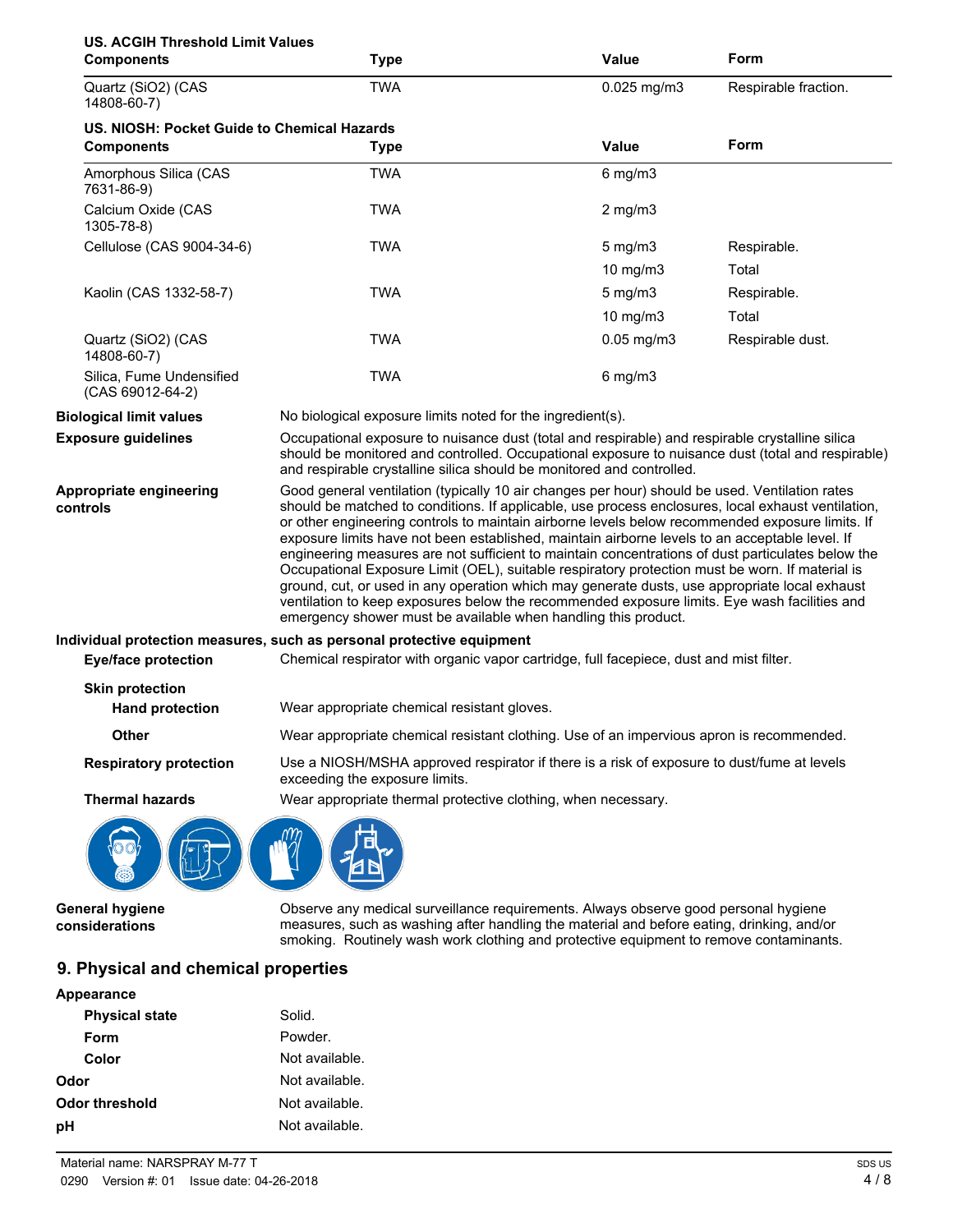| Melting point/freezing point                      | Not available.                                                                                |
|---------------------------------------------------|-----------------------------------------------------------------------------------------------|
| Initial boiling point and boiling                 | Not available.                                                                                |
| range                                             |                                                                                               |
| <b>Flash point</b>                                | Not available.                                                                                |
| <b>Evaporation rate</b>                           | Not available.                                                                                |
| Flammability (solid, gas)                         | Not available.                                                                                |
| Upper/lower flammability or explosive limits      |                                                                                               |
| <b>Flammability limit - lower</b><br>(%)          | Not available.                                                                                |
| <b>Flammability limit - upper</b><br>$(\%)$       | Not available.                                                                                |
| Explosive limit - lower (%)                       | Not available.                                                                                |
| Explosive limit - upper (%)                       | Not available.                                                                                |
| Vapor pressure                                    | Not available.                                                                                |
| <b>Vapor density</b>                              | Not available.                                                                                |
| <b>Relative density</b>                           | Not available.                                                                                |
| Solubility(ies)                                   |                                                                                               |
| Solubility (water)                                | Not available.                                                                                |
| <b>Partition coefficient</b><br>(n-octanol/water) | Not available.                                                                                |
| <b>Auto-ignition temperature</b>                  | Not available.                                                                                |
| <b>Decomposition temperature</b>                  | Not available.                                                                                |
| <b>Viscosity</b>                                  | Not available.                                                                                |
| <b>Other information</b>                          |                                                                                               |
| <b>Explosive properties</b>                       | Not explosive.                                                                                |
| <b>Oxidizing properties</b>                       | Not oxidizing.                                                                                |
| 10. Stability and reactivity                      |                                                                                               |
| Reactivity                                        | The product is stable and non-reactive under normal conditions of use, storage and transport. |
| <b>Chemical stability</b>                         | Material is stable under normal conditions.                                                   |
| <b>Possibility of hazardous</b><br>reactions      | No dangerous reaction known under conditions of normal use.                                   |
| <b>Conditions to avoid</b>                        | Contact with incompatible materials.                                                          |
| Incompatible materials                            | Chlorine. Phosphorus.                                                                         |

Hazardous decomposition No hazardous decomposition products are known. **products**

# **11. Toxicological information**

#### **Information on likely routes of exposure**

| <b>Inhalation</b>                                                                  | Dust may irritate respiratory system. Prolonged inhalation may be harmful.                                                                                                                                                                                                               |
|------------------------------------------------------------------------------------|------------------------------------------------------------------------------------------------------------------------------------------------------------------------------------------------------------------------------------------------------------------------------------------|
| <b>Skin contact</b>                                                                | Causes severe skin burns.                                                                                                                                                                                                                                                                |
| Eye contact                                                                        | Causes serious eye damage.                                                                                                                                                                                                                                                               |
| Ingestion                                                                          | Causes digestive tract burns.                                                                                                                                                                                                                                                            |
| Symptoms related to the<br>physical, chemical and<br>toxicological characteristics | Burning pain and severe corrosive skin damage. Causes serious eye damage. Symptoms may<br>include stinging, tearing, redness, swelling, and blurred vision. Permanent eye damage including<br>blindness could result. Dusts may irritate the respiratory tract, skin and eyes. Coughing. |
| Information on toxicological effects                                               |                                                                                                                                                                                                                                                                                          |

not be specific to industrial application exposure.

Incompatibility is based strictly upon potential theoretical reactions between chemicals and may

# **Information on toxicological effects**

| <b>Acute toxicity</b>                       | Not known.                               |
|---------------------------------------------|------------------------------------------|
| <b>Skin corrosion/irritation</b>            | Causes severe skin burns and eye damage. |
| Serious eye damage/eye<br><i>irritation</i> | Causes serious eye damage.               |
|                                             |                                          |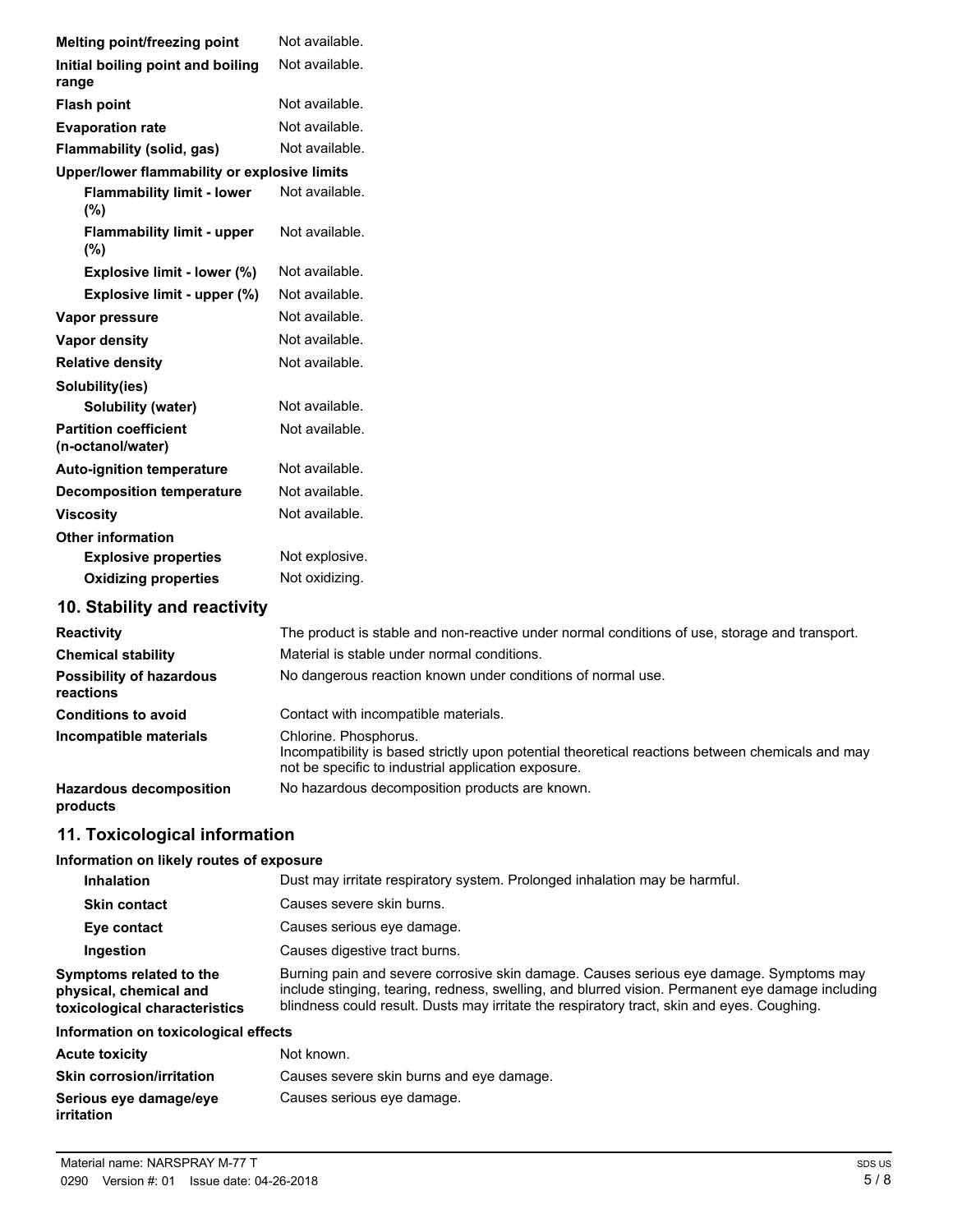| Respiratory or skin sensitization                                                                                                                                                  |                                                                                                                                                                                                                                                                                                                                                                                                                                                                                                                                                                                                                                                                                                                                                                                                                                                                                                                                                                                                                                                                                                                                                                                                                                                                                                                                                                                                                                                                                                                                                                                                    |                                                                                                                                                                                                                                                                                                          |
|------------------------------------------------------------------------------------------------------------------------------------------------------------------------------------|----------------------------------------------------------------------------------------------------------------------------------------------------------------------------------------------------------------------------------------------------------------------------------------------------------------------------------------------------------------------------------------------------------------------------------------------------------------------------------------------------------------------------------------------------------------------------------------------------------------------------------------------------------------------------------------------------------------------------------------------------------------------------------------------------------------------------------------------------------------------------------------------------------------------------------------------------------------------------------------------------------------------------------------------------------------------------------------------------------------------------------------------------------------------------------------------------------------------------------------------------------------------------------------------------------------------------------------------------------------------------------------------------------------------------------------------------------------------------------------------------------------------------------------------------------------------------------------------------|----------------------------------------------------------------------------------------------------------------------------------------------------------------------------------------------------------------------------------------------------------------------------------------------------------|
| <b>Respiratory sensitization</b>                                                                                                                                                   | Not a respiratory sensitizer.                                                                                                                                                                                                                                                                                                                                                                                                                                                                                                                                                                                                                                                                                                                                                                                                                                                                                                                                                                                                                                                                                                                                                                                                                                                                                                                                                                                                                                                                                                                                                                      |                                                                                                                                                                                                                                                                                                          |
| <b>Skin sensitization</b>                                                                                                                                                          | This product is not expected to cause skin sensitization.                                                                                                                                                                                                                                                                                                                                                                                                                                                                                                                                                                                                                                                                                                                                                                                                                                                                                                                                                                                                                                                                                                                                                                                                                                                                                                                                                                                                                                                                                                                                          |                                                                                                                                                                                                                                                                                                          |
| Germ cell mutagenicity                                                                                                                                                             | mutagenic or genotoxic.                                                                                                                                                                                                                                                                                                                                                                                                                                                                                                                                                                                                                                                                                                                                                                                                                                                                                                                                                                                                                                                                                                                                                                                                                                                                                                                                                                                                                                                                                                                                                                            | No data available to indicate product or any components present at greater than 0.1% are                                                                                                                                                                                                                 |
| Carcinogenicity                                                                                                                                                                    | In 1997, IARC (the International Agency for Research on Cancer) concluded that crystalline silica<br>inhaled from occupational sources can cause lung cancer in humans. However in making the<br>overall evaluation, IARC noted that "carcinogenicity was not detected in all industrial<br>circumstances studied. Carcinogenicity may be dependent on inherent characteristics of the<br>crystalline silica or on external factors affecting its biological activity or distribution of its<br>polymorphs." (IARC Monographs on the evaluation of the carcinogenic risks of chemicals to<br>humans, Silica, silicates dust and organic fibres, 1997, Vol. 68, IARC, Lyon, France.) In June<br>2003, SCOEL (the EU Scientific Committee on Occupational Exposure Limits) concluded that the<br>main effect in humans of the inhalation of respirable crystalline silica dust is silicosis. "There is<br>sufficient information to conclude that the relative risk of lung cancer is increased in persons with<br>silicosis (and, apparently, not in employees without silicosis exposed to silica dust in quarries and<br>in the ceramic industry). Therefore, preventing the onset of silicosis will also reduce the cancer<br>risk" (SCOEL SUM Doc 94-final, June 2003) According to the current state of the art, worker<br>protection against silicosis can be consistently assured by respecting the existing regulatory<br>occupational exposure limits. May cause cancer. Occupational exposure to respirable dust and<br>respirable crystalline silica should be monitored and controlled. |                                                                                                                                                                                                                                                                                                          |
| IARC Monographs. Overall Evaluation of Carcinogenicity<br>Amorphous Silica (CAS 7631-86-9)<br>Quartz (SiO2) (CAS 14808-60-7)<br>Silica, Fume Undensified (CAS 69012-64-2)          | OSHA Specifically Regulated Substances (29 CFR 1910.1001-1052)                                                                                                                                                                                                                                                                                                                                                                                                                                                                                                                                                                                                                                                                                                                                                                                                                                                                                                                                                                                                                                                                                                                                                                                                                                                                                                                                                                                                                                                                                                                                     | 3 Not classifiable as to carcinogenicity to humans.<br>1 Carcinogenic to humans.<br>3 Not classifiable as to carcinogenicity to humans.                                                                                                                                                                  |
| Quartz (SiO2) (CAS 14808-60-7)                                                                                                                                                     | US. National Toxicology Program (NTP) Report on Carcinogens                                                                                                                                                                                                                                                                                                                                                                                                                                                                                                                                                                                                                                                                                                                                                                                                                                                                                                                                                                                                                                                                                                                                                                                                                                                                                                                                                                                                                                                                                                                                        | Cancer                                                                                                                                                                                                                                                                                                   |
| Quartz (SiO2) (CAS 14808-60-7)                                                                                                                                                     |                                                                                                                                                                                                                                                                                                                                                                                                                                                                                                                                                                                                                                                                                                                                                                                                                                                                                                                                                                                                                                                                                                                                                                                                                                                                                                                                                                                                                                                                                                                                                                                                    | Known To Be Human Carcinogen.                                                                                                                                                                                                                                                                            |
| <b>Reproductive toxicity</b>                                                                                                                                                       |                                                                                                                                                                                                                                                                                                                                                                                                                                                                                                                                                                                                                                                                                                                                                                                                                                                                                                                                                                                                                                                                                                                                                                                                                                                                                                                                                                                                                                                                                                                                                                                                    | This product is not expected to cause reproductive or developmental effects.                                                                                                                                                                                                                             |
| <b>Developmental effects</b><br>Quartz (SiO2)<br>Developmental effects - EU category<br>Quartz (SiO2)<br>Embryotoxicity<br>Quartz (SiO2)<br><b>Reproductivity</b><br>Quartz (SiO2) |                                                                                                                                                                                                                                                                                                                                                                                                                                                                                                                                                                                                                                                                                                                                                                                                                                                                                                                                                                                                                                                                                                                                                                                                                                                                                                                                                                                                                                                                                                                                                                                                    | 0<br>0<br>0<br>$\pmb{0}$                                                                                                                                                                                                                                                                                 |
| Specific target organ toxicity -<br>single exposure                                                                                                                                | Not classified.                                                                                                                                                                                                                                                                                                                                                                                                                                                                                                                                                                                                                                                                                                                                                                                                                                                                                                                                                                                                                                                                                                                                                                                                                                                                                                                                                                                                                                                                                                                                                                                    |                                                                                                                                                                                                                                                                                                          |
| Specific target organ toxicity -<br>repeated exposure                                                                                                                              | Not classified.                                                                                                                                                                                                                                                                                                                                                                                                                                                                                                                                                                                                                                                                                                                                                                                                                                                                                                                                                                                                                                                                                                                                                                                                                                                                                                                                                                                                                                                                                                                                                                                    |                                                                                                                                                                                                                                                                                                          |
| <b>Aspiration hazard</b>                                                                                                                                                           | Not an aspiration hazard.                                                                                                                                                                                                                                                                                                                                                                                                                                                                                                                                                                                                                                                                                                                                                                                                                                                                                                                                                                                                                                                                                                                                                                                                                                                                                                                                                                                                                                                                                                                                                                          |                                                                                                                                                                                                                                                                                                          |
| <b>Chronic effects</b>                                                                                                                                                             |                                                                                                                                                                                                                                                                                                                                                                                                                                                                                                                                                                                                                                                                                                                                                                                                                                                                                                                                                                                                                                                                                                                                                                                                                                                                                                                                                                                                                                                                                                                                                                                                    | Prolonged inhalation may be harmful. Prolonged exposure may cause chronic effects.                                                                                                                                                                                                                       |
| 12. Ecological information                                                                                                                                                         |                                                                                                                                                                                                                                                                                                                                                                                                                                                                                                                                                                                                                                                                                                                                                                                                                                                                                                                                                                                                                                                                                                                                                                                                                                                                                                                                                                                                                                                                                                                                                                                                    |                                                                                                                                                                                                                                                                                                          |
| <b>Ecotoxicity</b>                                                                                                                                                                 |                                                                                                                                                                                                                                                                                                                                                                                                                                                                                                                                                                                                                                                                                                                                                                                                                                                                                                                                                                                                                                                                                                                                                                                                                                                                                                                                                                                                                                                                                                                                                                                                    | The product is not classified as environmentally hazardous. However, this does not exclude the<br>possibility that large or frequent spills can have a harmful or damaging effect on the environment.                                                                                                    |
| Persistence and degradability                                                                                                                                                      |                                                                                                                                                                                                                                                                                                                                                                                                                                                                                                                                                                                                                                                                                                                                                                                                                                                                                                                                                                                                                                                                                                                                                                                                                                                                                                                                                                                                                                                                                                                                                                                                    | No data is available on the degradability of any ingredients in the mixture.                                                                                                                                                                                                                             |
| <b>Bioaccumulative potential</b>                                                                                                                                                   | No data available.                                                                                                                                                                                                                                                                                                                                                                                                                                                                                                                                                                                                                                                                                                                                                                                                                                                                                                                                                                                                                                                                                                                                                                                                                                                                                                                                                                                                                                                                                                                                                                                 |                                                                                                                                                                                                                                                                                                          |
| <b>Mobility in soil</b>                                                                                                                                                            | No data available.                                                                                                                                                                                                                                                                                                                                                                                                                                                                                                                                                                                                                                                                                                                                                                                                                                                                                                                                                                                                                                                                                                                                                                                                                                                                                                                                                                                                                                                                                                                                                                                 |                                                                                                                                                                                                                                                                                                          |
| Other adverse effects                                                                                                                                                              |                                                                                                                                                                                                                                                                                                                                                                                                                                                                                                                                                                                                                                                                                                                                                                                                                                                                                                                                                                                                                                                                                                                                                                                                                                                                                                                                                                                                                                                                                                                                                                                                    | No other adverse environmental effects (e.g. ozone depletion, photochemical ozone creation<br>potential, endocrine disruption, global warming potential) are expected from this component.                                                                                                               |
| 13. Disposal considerations                                                                                                                                                        |                                                                                                                                                                                                                                                                                                                                                                                                                                                                                                                                                                                                                                                                                                                                                                                                                                                                                                                                                                                                                                                                                                                                                                                                                                                                                                                                                                                                                                                                                                                                                                                                    |                                                                                                                                                                                                                                                                                                          |
| <b>Disposal instructions</b>                                                                                                                                                       | for hazardous waste.                                                                                                                                                                                                                                                                                                                                                                                                                                                                                                                                                                                                                                                                                                                                                                                                                                                                                                                                                                                                                                                                                                                                                                                                                                                                                                                                                                                                                                                                                                                                                                               | This product, in its present state, when discarded or disposed of, is not a hazardous waste<br>according to Federal regulations (40 CFR 261.4 (b)(4)). Under RCRA, it is the responsibility of the<br>user of the product to determine, at the time of disposal, whether the product meets RCRA criteria |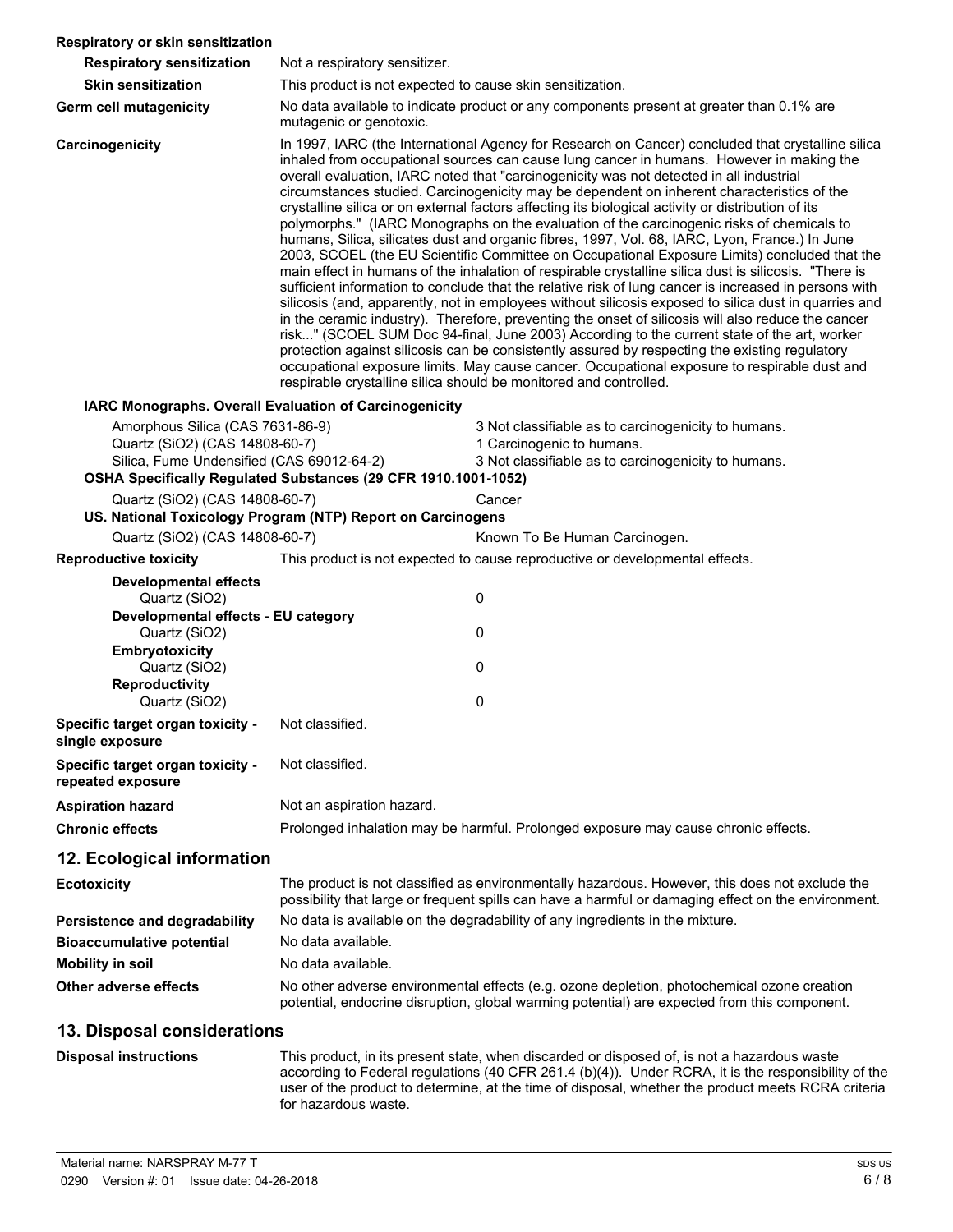| Hazardous waste code                                                           | Since this product is used in several industries, no Waste Code can be provided by the supplier.<br>The Waste Code should be determined in arrangement with your waste disposal partner or the<br>responsible authority. |
|--------------------------------------------------------------------------------|--------------------------------------------------------------------------------------------------------------------------------------------------------------------------------------------------------------------------|
| Waste from residues / unused<br>products                                       | Not available.                                                                                                                                                                                                           |
| Contaminated packaging                                                         | Not available.                                                                                                                                                                                                           |
| 14. Transport information                                                      |                                                                                                                                                                                                                          |
| <b>DOT</b>                                                                     |                                                                                                                                                                                                                          |
| Not regulated as dangerous goods.                                              |                                                                                                                                                                                                                          |
| <b>IATA</b>                                                                    |                                                                                                                                                                                                                          |
| Not regulated as dangerous goods.                                              |                                                                                                                                                                                                                          |
| <b>IMDG</b>                                                                    |                                                                                                                                                                                                                          |
| Not regulated as dangerous goods.                                              |                                                                                                                                                                                                                          |
| Transport in bulk according to<br>Annex II of MARPOL 73/78 and<br>the IBC Code | Not applicable.                                                                                                                                                                                                          |

#### **15. Regulatory information**

**US federal regulations**

This product is a "Hazardous Chemical" as defined by the OSHA Hazard Communication Standard, 29 CFR 1910.1200. All chemical substances in this product are listed on the TSCA chemical substance inventory where required.

#### **TSCA Section 12(b) Export Notification (40 CFR 707, Subpt. D)**

Not regulated.

#### **CERCLA Hazardous Substance List (40 CFR 302.4)**

Not listed.

#### **SARA 304 Emergency release notification**

Not regulated.

#### **OSHA Specifically Regulated Substances (29 CFR 1910.1001-1052)**

Quartz (SiO2) (CAS 14808-60-7) Cancer

lung effects immune system effects kidney effects

#### **Superfund Amendments and Reauthorization Act of 1986 (SARA)**

**SARA 302 Extremely hazardous substance**

Not listed.

**chemical**

| <b>Classified hazard</b> | Skin corrosion or irritation         |
|--------------------------|--------------------------------------|
| categories               | Serious eye damage or eye irritation |
|                          | Carcinogenicity                      |

#### **SARA 313 (TRI reporting)**

Not regulated.

#### **Other federal regulations**

**Clean Air Act (CAA) Section 112 Hazardous Air Pollutants (HAPs) List**

Not regulated.

**Clean Air Act (CAA) Section 112(r) Accidental Release Prevention (40 CFR 68.130)**

Not regulated.

**Safe Drinking Water Act** Not regulated. **(SDWA)**

**US state regulations**

#### **California Proposition 65**



WARNING: This product can expose you to chemicals including Quartz (SiO2), which is known to the State of California to cause cancer. For more information go to www.P65Warnings.ca.gov.

#### **California Proposition 65 - CRT: Listed date/Carcinogenic substance**

| Nickel (CAS 7440-02-0)         | Listed: October 1, 1989 |
|--------------------------------|-------------------------|
| Quartz (SiO2) (CAS 14808-60-7) | Listed: October 1, 1988 |